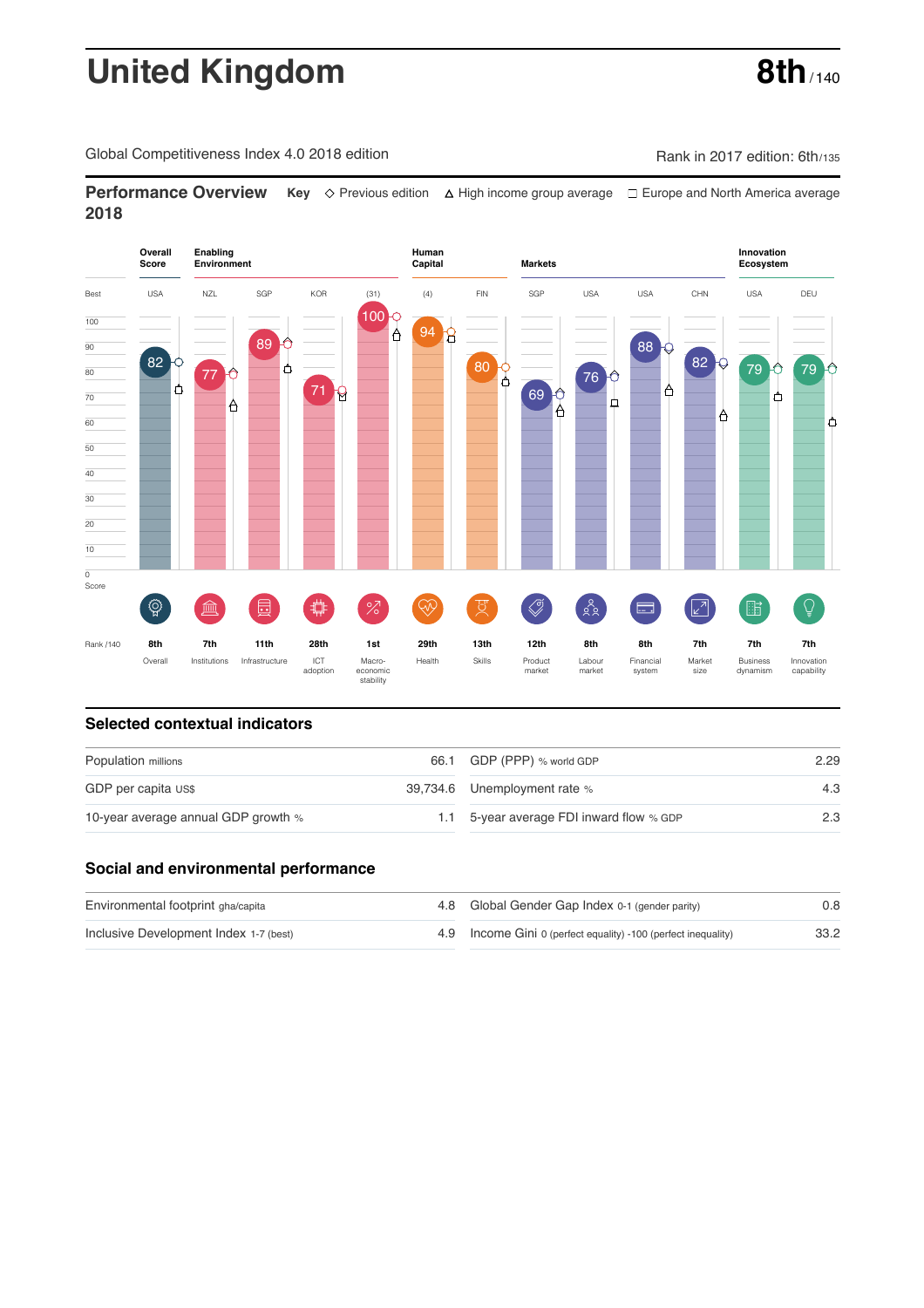### **United Kingdom 8th**/140

| <b>Index Component</b>                                                   | Value                    | Score *              | Rank/140 | <b>Best Performer</b>        |
|--------------------------------------------------------------------------|--------------------------|----------------------|----------|------------------------------|
| 寙<br>Pillar 1: Institutions 0-100 (best)                                 |                          | 76.8 ↓               | 7        | <b>New Zealand</b>           |
| 1.01 Organized crime 1-7 (best)                                          | 5.4                      | 73.0 ↓               | 34       | Finland                      |
| 1.02 Homicide rate /100,000 pop.                                         | 1.2                      | 97.6 ↓               | 39       | Multiple (9)                 |
| 1.03 Terrorism incidence 0 (very high) -100 (no incidence)               | 88.3                     | 88.3 ↓               | 124      | Multiple (24)                |
| 1.04 Reliability of police services 1-7 (best)                           | 6.0                      | 82.7 ↓               | 18       | Finland                      |
| 1.05 Social capital 0-100 (high)                                         | 61.3                     | 61.3 $\sqrt{ }$      | 16       | Australia                    |
| 1.06 Budget transparency 0-100 (best)                                    | 88.5                     | $88.5 =$             | 8        | Multiple (2)                 |
| 1.07 Judicial independence 1-7 (best)                                    | 5.9                      | 82.2 ↓               | 13       | Finland                      |
| 1.08 Efficiency of legal framework in challenging regulations 1-7 (best) | 4.9                      | 64.4 $\sqrt{ }$      | 11       | Finland                      |
| 1.09 Freedom of the press 0-100 (worst)                                  | 23.3                     | 76.8 ↓               | 35       | Norway                       |
| 1.10 Burden of government regulation 1-7 (best)                          | 4.1                      | $51.1$ 1             | 27       | Singapore                    |
| 1.11 Efficiency of legal framework in settling disputes 1-7 (best)       | 5.3                      | 72.3 ↓               | 11       | Singapore                    |
| 1.12 E-Participation Index 0-1 (best)                                    | 0.98                     | 98.3 $\sqrt{ }$      | 5        | Multiple (3)                 |
| 1.13 Future orientation of government 1-7 (best)                         | 4.5                      | $59.1$ 1             | 25       | Singapore                    |
| 1.14 Incidence of corruption 0-100 (best)                                | 82.0                     | 82.0 个               | 8        | New Zealand                  |
| 1.15 Property rights 1-7 (best)                                          | 6.2                      | 86.2 ↓               | 5        | Finland                      |
| 1.16 Intellectual property protection 1-7 (best)                         | 6.1                      | 84.3 $\sqrt{ }$      | 6        | Finland                      |
| 1.17 Quality of land administration 0-30 (best)                          | 24.5                     | $81.7$ ↑             | 21       | Singapore                    |
| 1.18 Strength of auditing and reporting standards 1-7 (best)             | 5.8                      | 80.3 $\sqrt{ }$      | 17       | Finland                      |
| 1.19 Conflict of interest regulation 0-10 (best)                         | 8.3                      | $83.0 =$             | 7        | Multiple (2)                 |
| 1.20 Shareholder governance 0-10 (best)                                  | 6.7                      | $67.0 =$             | 32       | Kazakhstan                   |
| 曼                                                                        | ÷,                       | 89.0 ↓               | 11       | Singapore                    |
| Pillar 2: Infrastructure 0-100 (best)                                    | 80.5                     | $80.5 =$             | 29       | <b>United States</b>         |
| 2.01 Road connectivity index 0-100 (best)                                |                          |                      | 26       |                              |
| 2.02 Quality of roads 1-7 (best)                                         | 5.2                      | 69.5 ↑               |          | Singapore                    |
| 2.03 Railroad density km of roads/square km                              | 66.7<br>4.6              | $100.0 =$            | 9<br>22  | Multiple (20)<br>Switzerland |
| 2.04 Efficiency of train services 1-7 (best)                             |                          | 60.1 $\uparrow$      |          |                              |
| 2.05 Airport connectivity score                                          | 901,365.0                | $100.0 =$            | 6        | Multiple (8)                 |
| 2.06 Efficiency of air transport services 1-7 (best)                     | 5.7                      | 77.8 ↓               | 15       | Singapore                    |
| 2.07 Liner Shipping Connectivity Index 0-157.1 (best)                    | 82.8                     | 82.8 $\sqrt{ }$      | 10       | Multiple (4)                 |
| 2.08 Efficiency of seaport services 1-7 (best)                           | 5.4                      | $72.6 \; \downarrow$ | 15       | Singapore                    |
| 2.09 Electrification rate % pop.                                         | 100.0                    | $100.0 =$            | 1        | Multiple (66)                |
| 2.10 Electric power transmission and distribution losses % output        | 8.1                      | 95.7 $\sqrt{ }$      | 51       | Multiple (9)                 |
| 2.11 Exposure to unsafe drinking water % pop.                            | 0.7                      | $100.0 =$            | 14       | Multiple (23)                |
| 2.12 Reliability of water supply 1-7 (best)                              | 6.7                      | 94.9 $\sqrt{ }$      | 14       | Switzerland                  |
| Pillar 3: ICT adoption 0-100 (best)                                      |                          | 71.1 ↑               | 28       | Korea, Rep.                  |
| 3.01 Mobile-cellular telephone subscriptions /100 pop.                   | 119.6                    | 99.7 ↓               | 69       | Multiple (68)                |
| 3.02 Mobile-broadband subscriptions /100 pop.                            | 88.1                     | n/a                  | 40       | <b>United Arab Emirates</b>  |
| 3.03 Fixed-broadband Internet subscriptions /100 pop.                    | 39.3                     | 78.6 ↑               | 10       | Switzerland                  |
| 3.04 Fibre Internet subscriptions /100 pop.                              | 0.3                      | n/a                  | 75       | Korea, Rep.                  |
| 3.05 Internet users % pop.                                               | 94.8                     | 94.8 ↑               | 6        | Iceland                      |
| $\frac{1}{6}$<br>Pillar 4: Macroeconomic stability 0-100 (best)          | $\overline{\phantom{0}}$ | 100.0 $\uparrow$     | 1        | Multiple (31)                |
| 4.01 Inflation annual % change                                           | 1.7                      | 100.0 $\uparrow$     | 1        | Multiple (74)                |
| 4.02 Debt dynamics 0-100 (best)                                          | 100.0                    | $100.0 =$            | 1        | Multiple (36)                |
| Ųŷ,<br>Pillar 5: Health 0-100 (best)                                     | Ĭ.                       | $93.9 +$             | 29       | Multiple (4)                 |
| 5.01 Healthy life expectancy years                                       | 70.0                     | 93.9 个               | 28       | Multiple (4)                 |
|                                                                          |                          |                      |          |                              |
| 섯<br>Pillar 6: Skills 0-100 (best)                                       | $\overline{a}$           | $80.2$ ↑             | 13       | <b>Finland</b>               |
| 6.01 Mean years of schooling Years                                       | 12.7                     | $84.6 =$             | 14       | Finland                      |
| 6.02 Extent of staff training 1-7 (best)                                 | 4.8                      | 63.4 ↑               | 24       | Switzerland                  |
| 6.03 Quality of vocational training 1-7 (best)                           | 4.7                      | 62.0 ↑               | 28       | Switzerland                  |
| 6.04 Skillset of graduates 1-7 (best)                                    | 4.8                      | 63.7 个               | 28       | Switzerland                  |
| 6.05 Digital skills among population 1-7 (best)                          | 4.9                      | 65.5 ↑               | 32       | Sweden                       |
| 6.06 Ease of finding skilled employees 1-7 (best)                        | 5.2                      | 69.2 ↑               | 8        | <b>United States</b>         |
| 6.07 School life expectancy Years                                        | 17.4                     | $96.9 =$             | 12       | Multiple (9)                 |
| 6.08 Critical thinking in teaching 1-7 (best)                            | 5.1                      | 67.6 ↑               | 10       | <b>United States</b>         |
| 6.09 Pupil-to-teacher ratio in primary education Ratio                   | 17.4                     | $81.5 =$             | 59       | Multiple (6)                 |